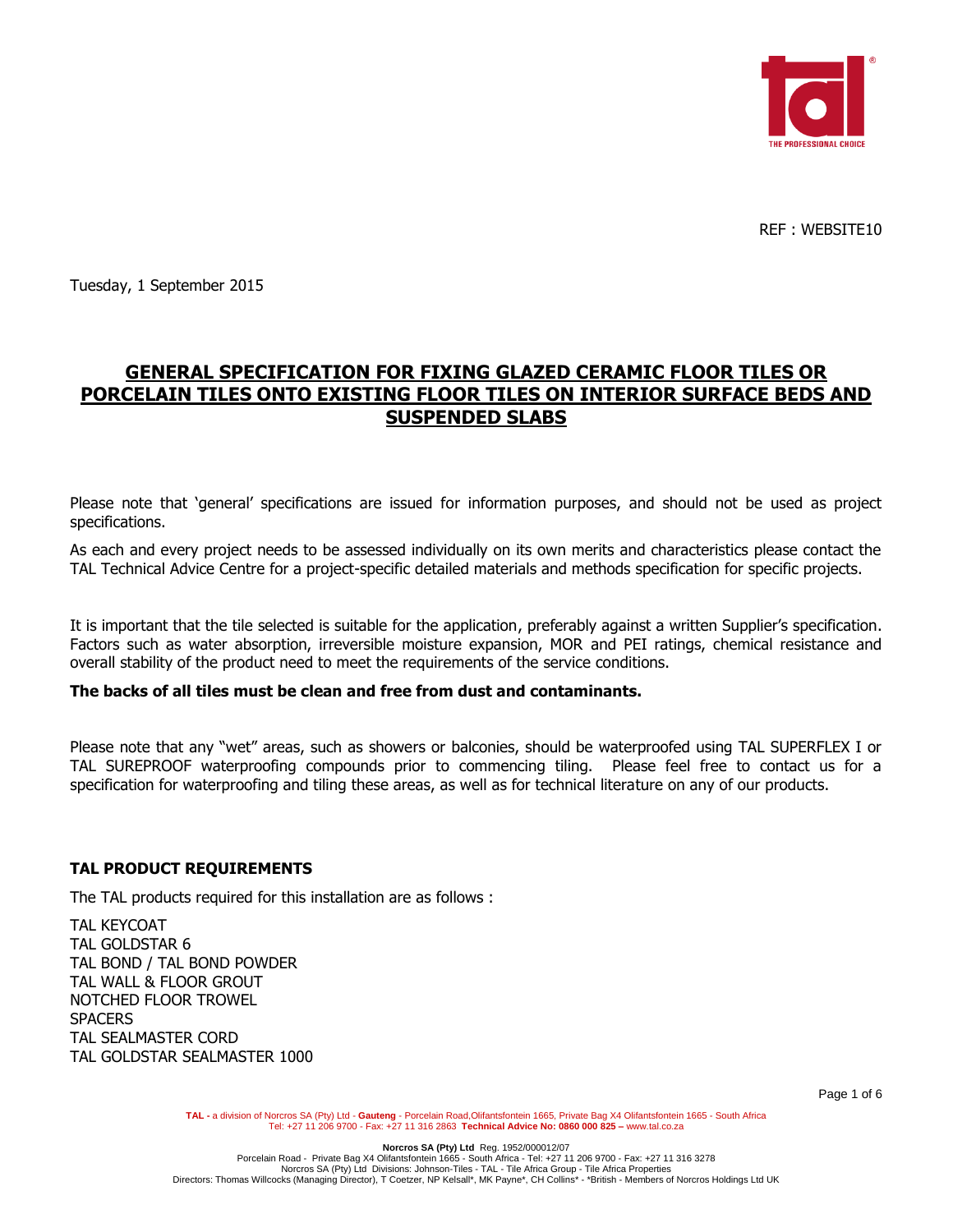### **Special note must be taken of the following :**

### **Existing Tiles :**

For this application it is imperative that the existing tiles are in good condition and firmly attached to the background, ie are not damaged, loose or hollow-sounding. All cracked, damaged, loose or hollow sounding tiles must be removed prior to the new tile installation.

## **Adhesive System :**

We have specified the use of a **rapid-setting** high strength adhesive for the installation of these tiles. However, if timing allows for a **quick-setting** adhesive option, then TAL GOLDSTAR 12 can be considered. The advantages of using TAL GOLDSTAR 12 are as follows :

- TAL GOLDSTAR 12 has a longer pot life (pot life of 4 hours, grout after  $6 8$  hours, and traffic after 12 hours)
- TAL GOLDSTAR 12 is more cost effective than TAL GOLDSTAR 6

### **It is however important that newly installed tiles are protected from traffic (other trades, etc) for a minimum of 12 hours, while the adhesive sets. This is especially important in fast-track installations.**

## **Suspended Applications :**

Tiling onto SUSPENDED concrete slabs require special precautions to be taken as the installation is prone to increased movement caused by slab deflection and creep, loading on the slab, etc. TAL BOND or TAL BOND POWDER needs to be incorporated in the adhesive and grout mix, or a single part flexible adhesive such as TAL GOLDFLEX needs to be used to allow for the increased movement.

### **NOTE : All Ground Floor levels with Basement / Parking levels below should be construed as SUSPENDED slabs.**

### **Tile Panel Movement Joints & Perimeter Joints :**

It should be noted that the lack of movement joints in a tile panel, or poorly constructed joints, is a major cause of tile failure. Joints must be created at the required spacing and must be well raked out to remove all traces of adhesive residues, debris, contamination, etc, ie the joint must extend through the tile and tile adhesive layers. These joints must be filled with TAL GOLDSTAR SEALMASTER 1000 Polyurethane Joint Sealant (and suitable backing cord where applicable) in accordance with the manufacturer's instructions.

(See later detail of correctly constructed tile panel movement joint and perimeter joint.)

## **1. BACKGROUND PREPARATION**

### 1.1 **For this application it is imperative that the existing tiles are in good condition and firmly attached to the background, ie are not loose, damaged or hollow-sounding.**

- 1.2 The existing tiles should be acid washed and neutralised in accordance with the manufacturer's instructions to remove all traces of dirt, grime, polishes and sealants etc. The tiles should be inspected and any residual polish, sealant, grease or grime residues should be removed using a degreasing compound in accordance with the manufacturer's instructions. **The background must be clean, dry, firm and sound and free from dust, loose particles and all traces of surface contaminants before proceeding.**
- 1.3 All damaged, cracked, loose or hollow-sounding tiles must be removed, as well as the existing fixative, to expose the underlying substrate, which must be firm and sound**.** These areas can then be filled so that they are flush with the adjacent tiles using TAL RAPIDFIX\*. The remedial work must be allowed to cure completely (approximately  $12 - 24$  hours, depending on application thickness and ambient conditions) before proceeding.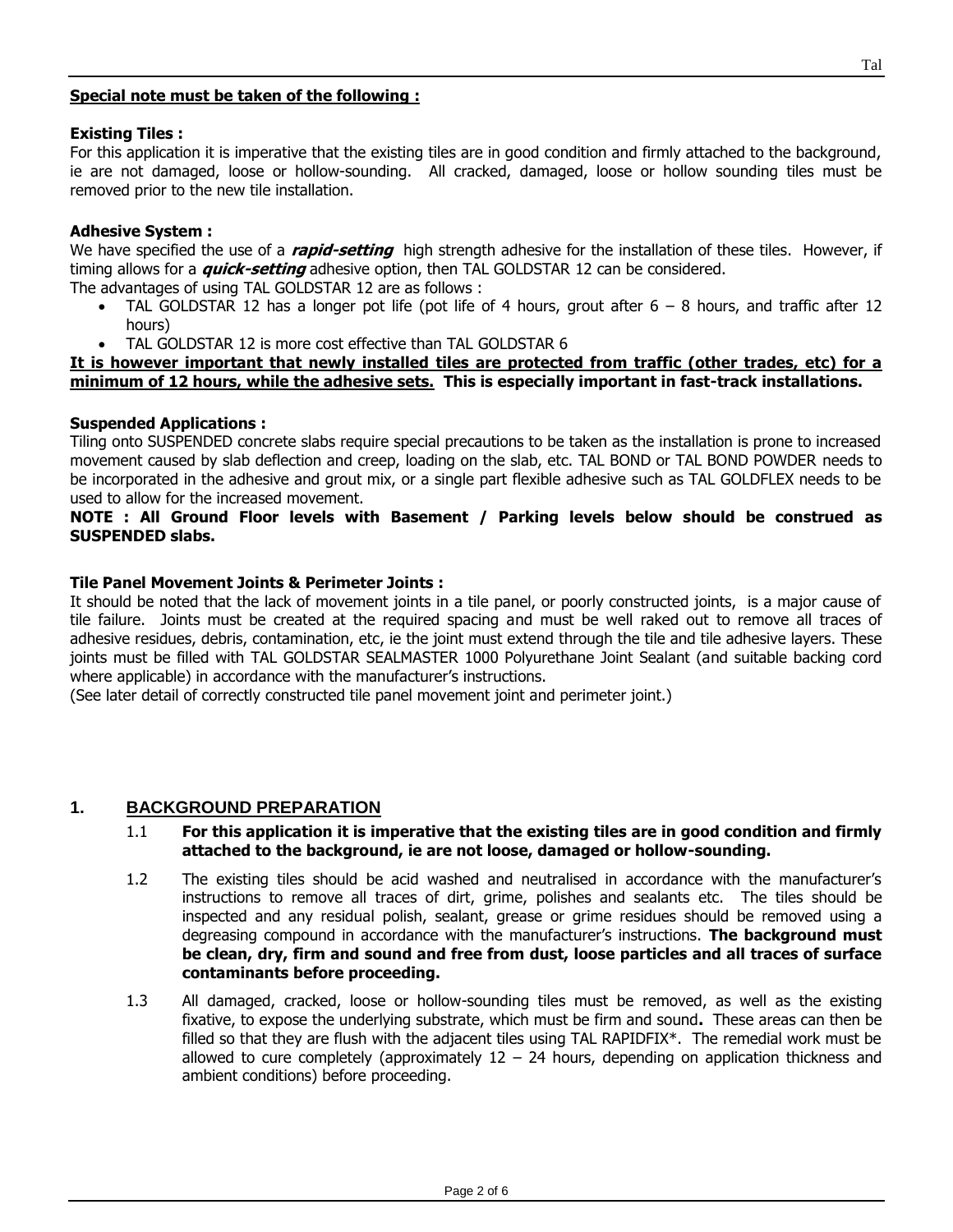1.4 Key the surface with a slurry consisting of 1 part TAL KEYCOAT to 2 parts tile adhesive powder (by volume), which is applied by block brush. Allow this slurry coat to dry for  $4 - 6$  hours before applying the adhesive.

## **2. ADHESIVE SYSTEM**

## 2.1 **Surface Beds**

2.1.1 Apply TAL GOLDSTAR 6 rapid-setting adhesive to the background using a notched trowel.

## 2.2 **Suspended Slabs**

2.2.1 Apply TAL GOLDSTAR 6 rapid-setting adhesive mixed 20kg with 5 litres of TAL BOND **(replacing the water in the mix)** to the background using a notched trowel.

**Alternatively**, TAL BOND POWDER may be added to the adhesive mixing water at a ratio of 1 x 1kg sachet per 20kg TAL GOLDSTAR 6, or TAL GOLDFLEX single-part flexible rapidsetting adhesive may be used. When using TAL GOLDFLEX no additives are required, simply mix with clean water, alleviating possible mixing errors on site.

## 2.3 **General**

2.3.1 **In this tiling situation it is imperative that there is a solid bed of adhesive at least 6mm thick beneath each tile.** We would recommend the use of a notched FLOOR TROWEL.

#### **NOTE : Back buttering with a thin coat of adhesive may also be required when using large format tiles to ensure full contact and a solid bed of adhesive behind each tile.**

- 2.3.2 At no time spread more adhesive than can be tiled onto in  $10 15$  minutes. Depending on atmospheric conditions, this will normally be around 1 square metre. This prevents the adhesive from drying or "skinning" before the tiles are applied.
- 2.3.3 Bed dry tiles (do not soak) firmly into the wet adhesive with a twisting action to ensure full contact between the background, tiles and adhesive. Tiles should be well tapped home with a rubber mallet or the wooden handle of a trowel. It is sound practice to remove the occasional tile to ensure that good contact has been achieved.
- 2.3.4 When using heavily lugged tiles, or tiles with a very irregular back profile, it is good practice to butter the back of each tile, ensuring that the grooves or dovetails are completely filled with adhesive.
- 2.3.5 Clean off any surplus adhesive remaining on the face of tiles and between the joints with a damp sponge before the adhesive dries.
- 2.3.6 Never butt joint tiles. Joints are required to allow the individual tiles to move with respect to each other and thus avoid a compressive stress build-up. They are also required as vents for the tile adhesive to cure. The joints between ceramic floor tiles must be a minimum of 5mm wide, and a minimum of 3mm wide between porcelain tiles.
- 2.3.7 Pot life of the adhesive will vary with climatic conditions. Under no circumstances should adhesive which has been left standing for too long be reconstituted by adding more liquid.
- 2.3.8 Do not tile over structural, expansion or cold joints in the background. These joints must be extended through the various layers to the surface.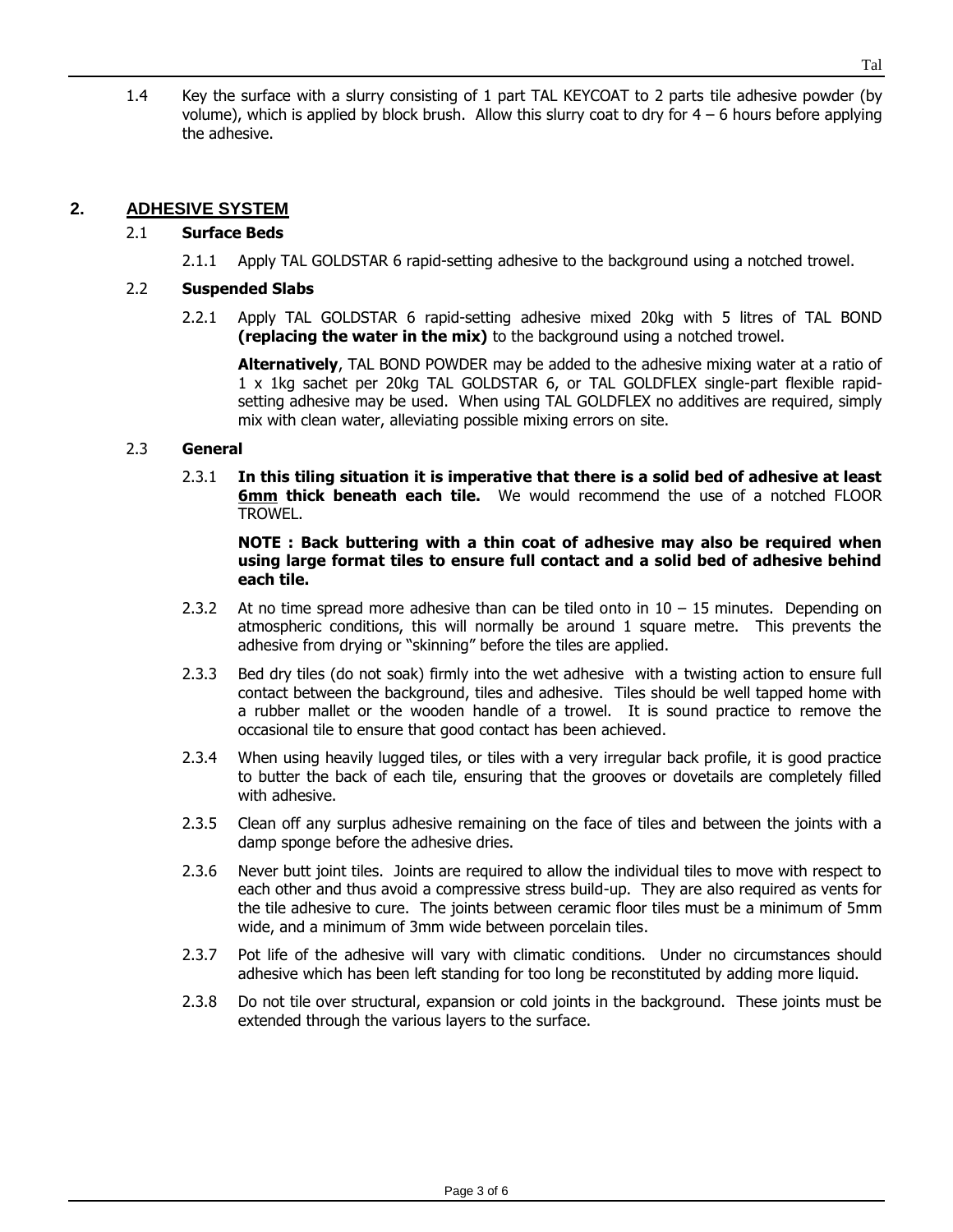## **3. GROUTING**

3.1 Grouting must not be carried out until sufficient bond has developed between the bedding mix and the tiles to preclude disturbance of the tiles during the grouting operation. Allow a minimum of 4 hours before grouting.

## 3.2 **Surface Beds**

3.2.1 Use grey or coloured TAL WALL & FLOOR GROUT for filling tile joints up to 8mm wide.

## 3.3 **Suspended Slabs**

3.3.1 Use grey or coloured TAL WALL & FLOOR GROUT mixed 20kg with 6 litres of TAL BOND **(replacing the water in the mix)** for filling tile joints up to 8mm wide.

**Alternatively**, TAL BOND POWDER may be added to the grout mixing water, at a ratio of 1 x 1kg sachet per 20kg TAL WALL & FLOOR GROUT.

### 3.4 **General / WARNING :**

- 3.4.1 Particular care must be taken to clean the grout off the tile face before it hardens completely. This is especially important when an additive such as TAL BOND or TAL BOND POWDER has been used.
- 3.4.2 A sample of the tiles to be used should be tested beforehand to ensure that no grout is absorbed through the glaze, or into the tile body, causing permanent staining of the tiles.
- 3.4.3 It is important to use the stipulated amount of liquid in the TAL Grout mixture. When cleaning, a **damp**, **not wet**, sponge must be used. Over hydration (too much water) of the mix, or in cleaning, causes colour variations in the grout joints, and also affects the integrity of the grout, resulting in a friable product.

## **4. MOVEMENT JOINTS**

- 4.1 It should be noted that the lack of movement joints in a tile panel is a major cause of tile failure. They should be specified at the design stage to avoid placing them in heavy traffic areas and spoiling the visual effect of the tiles.
- 4.2 Movement joints should be located in both directions at maximum 5 metre centres for interior surface bed applications, and maximum 3 metre centres for suspended applications.
- 4.3 Movement joints should also be located around the perimeter of all floors, in all vertical corners, against obstructions fixed to the structural background and over all discontinuities in building materials, e.g. at interfaces of concrete and brickwork. In addition, movement joints should be located around any fixtures protruding through the tiled surface such as columns or stairs.
- 4.4 The joints should be at least 5mm wide and extend through the adhesive and tile layers. All construction / cold joints and structural joints in the background must be extended through the adhesive and tile layers to the surface in the form of voided joints / tile panel movement joints. With regards to structural joints, the full width of the structural joints must be respected and extended through the adhesive and tile layers to the surface.

### **All tile panel movement joints and construction / structural joints in the existing tile installation must be identified and must be maintained through the new tile installation.**

In areas where tile layouts do not allow for this, the existing tile panel joint sealant material (resilient joint sealant and backing cord, if applicable) must be removed, and these joints filled, using TAL RAPIDFIX or TAL GOLDSTAR 6. The tile panel movement joints in the new installation must then be carefully cut through the existing / underlying tile and tile adhesive layers, so that the joint extends from the face of the new tiles through the various layers to the substrate.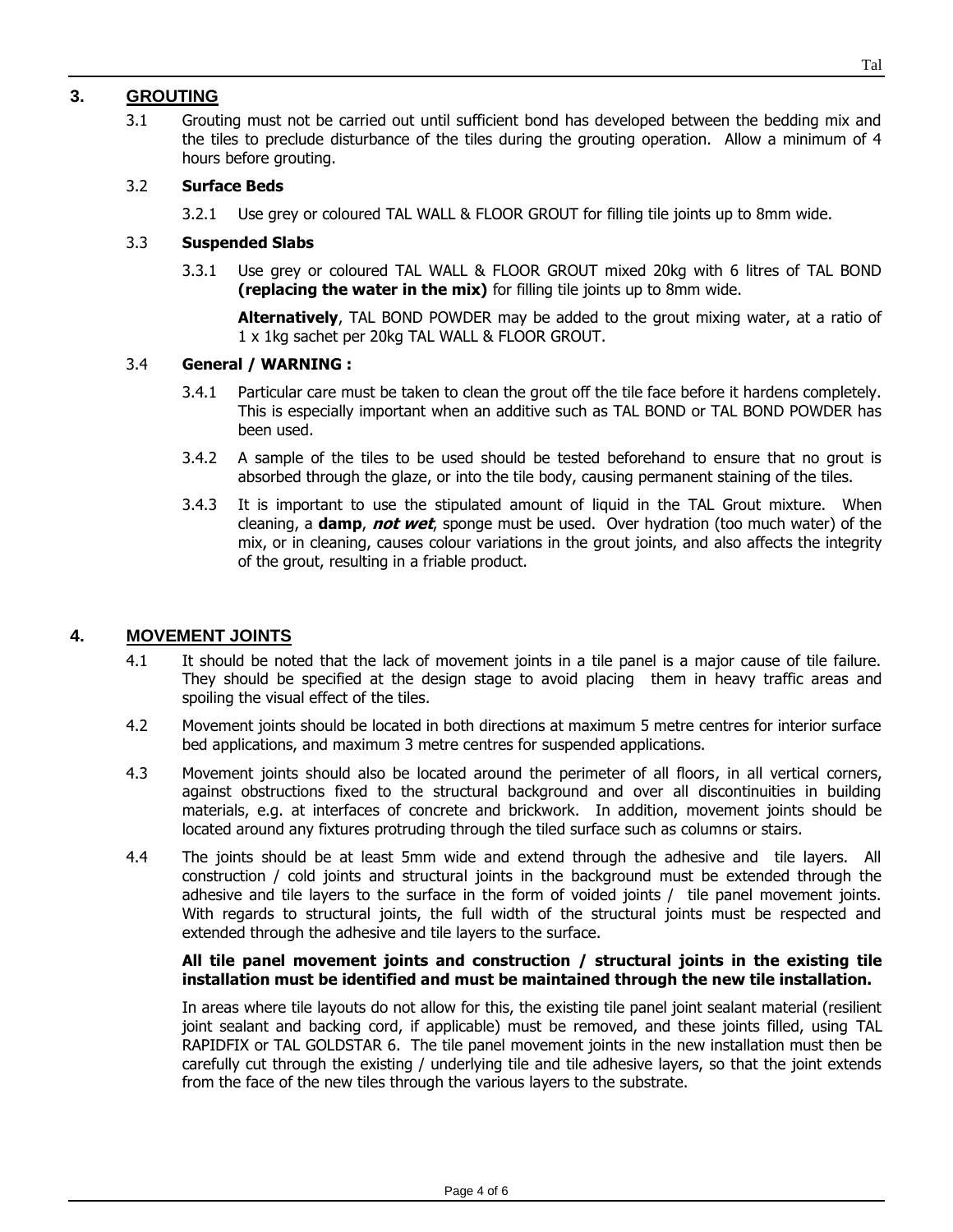**It is however imperative that all structural joints in the existing tile installation are maintained.**

- 4.5 Where practical, the bulk of the depth of the movement joint can be filled with TAL SEALMASTER CORD.
- 4.6 Seal the joint using TAL GOLDSTAR SEALMASTER 1000 polyurethane joint sealant in accordance with the manufacturer's instructions. It is important that the joint sealant bonds only to the sides of the movement joint.
- 4.7 For the key requirements common to all tiling situations please refer to SANS 10107-2011, Code of Practice for the Design and Installation of Ceramic Tiling.